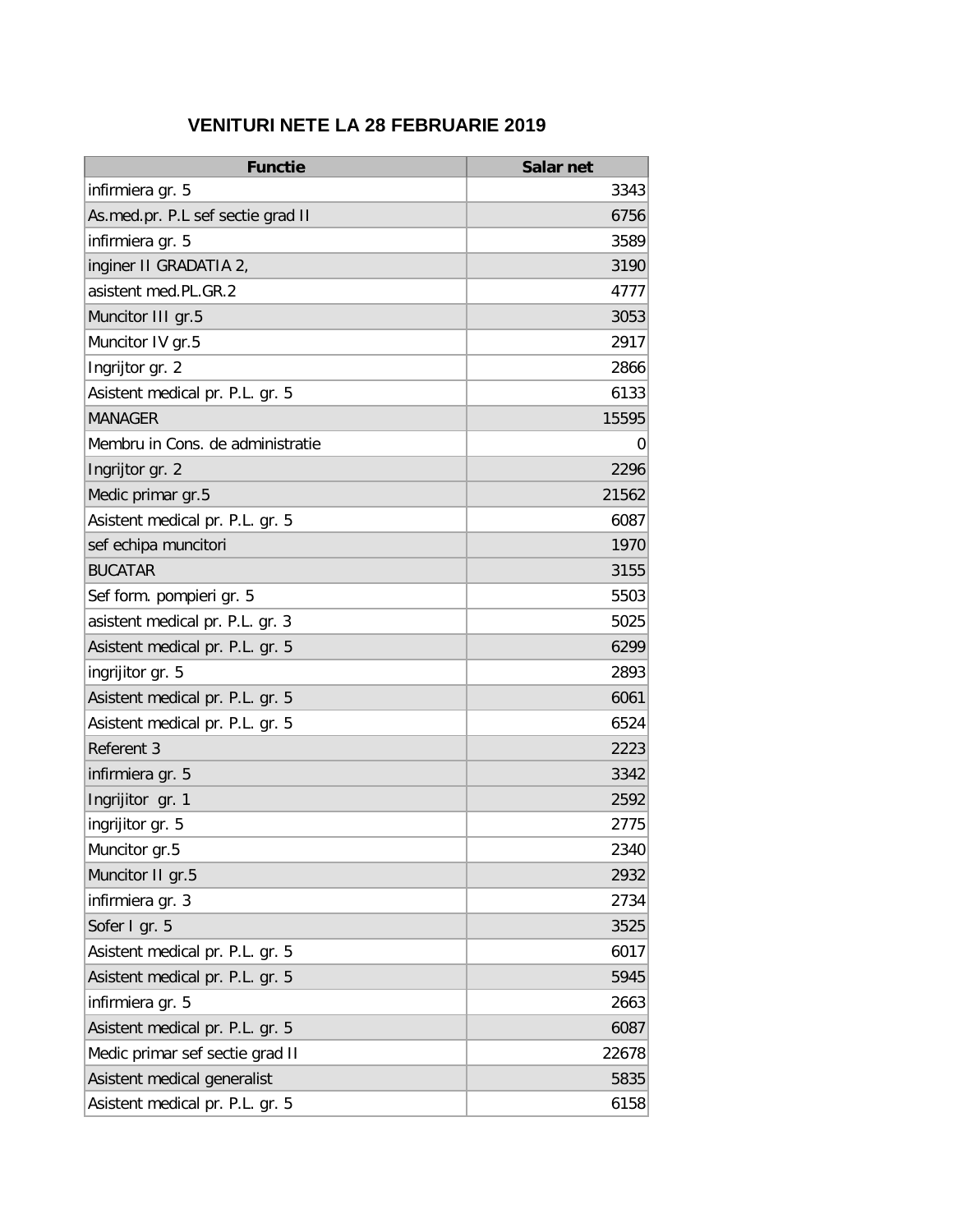| Statistician medical Gr. 1        | 0     |
|-----------------------------------|-------|
| Muncitor IV gr.5                  | 2729  |
| Ingrijitor gr. 3                  | 2886  |
| infirmiera gr. 5                  | 3375  |
| asistent medical pr. P.L. gr. 3   | 5970  |
| Ingrijitor gr. 3                  | 2793  |
| medic spes.lab.gr.3               | 12995 |
| Medic primar                      | 2515  |
| Farmacist sp. sef sectie grad I   | 7982  |
| ingrijitor gr. 5                  | 2755  |
| Ingrijitor                        | 0     |
| Spalatoreasa gr. 4                | 2582  |
| Ingrijitor gr. 3                  | 2971  |
| asistent medical pr. P.L. gr. 3   | 5774  |
| Medic primar - Sef Laborator gr.5 | 16753 |
| Medic primar sef sectie grad II   | 19744 |
| Asistent medical pr. P.L. gr. 5   | 5584  |
| Sef.birou gr.II                   | 5939  |
| asistent medical pr. M. gr.4      | 6317  |
| Magaziner I gr. 5                 | 3418  |
| Muncitor III gr.5                 | 3351  |
| Asistent medical pr. P.L. gr. 5   | 6462  |
| Asistent medical generalist       | 4768  |
| infirmiera gr. 5                  | 3164  |
| ingrijitor gr. 5                  | 2842  |
| Paznic -pompier I gr.5            | 3233  |
| Medic primar sef sectie grad II   | 22029 |
| Asistent medical pr. P.L. gr. 5   | 6047  |
| Asistent medical pr. P.L. gr. 2   | 5749  |
| Membru in Cons. de administratie  | O     |
| Asistent medical pr. P.L. gr. 5   | 6438  |
| Asistent medical pr. P.L. gr. 4   | 5945  |
| Asistent medical generalist       | 5233  |
| Medic specialist gr.2             | 15464 |
| Asistent medical pr. P.L. gr. 5   | 5329  |
| Director fin. contabi grad II     | 7303  |
| Medic specialist gr.2             | 11939 |
| Ingrijitor                        | 2857  |
| Asistent medical P.L. gr. 5       | 5929  |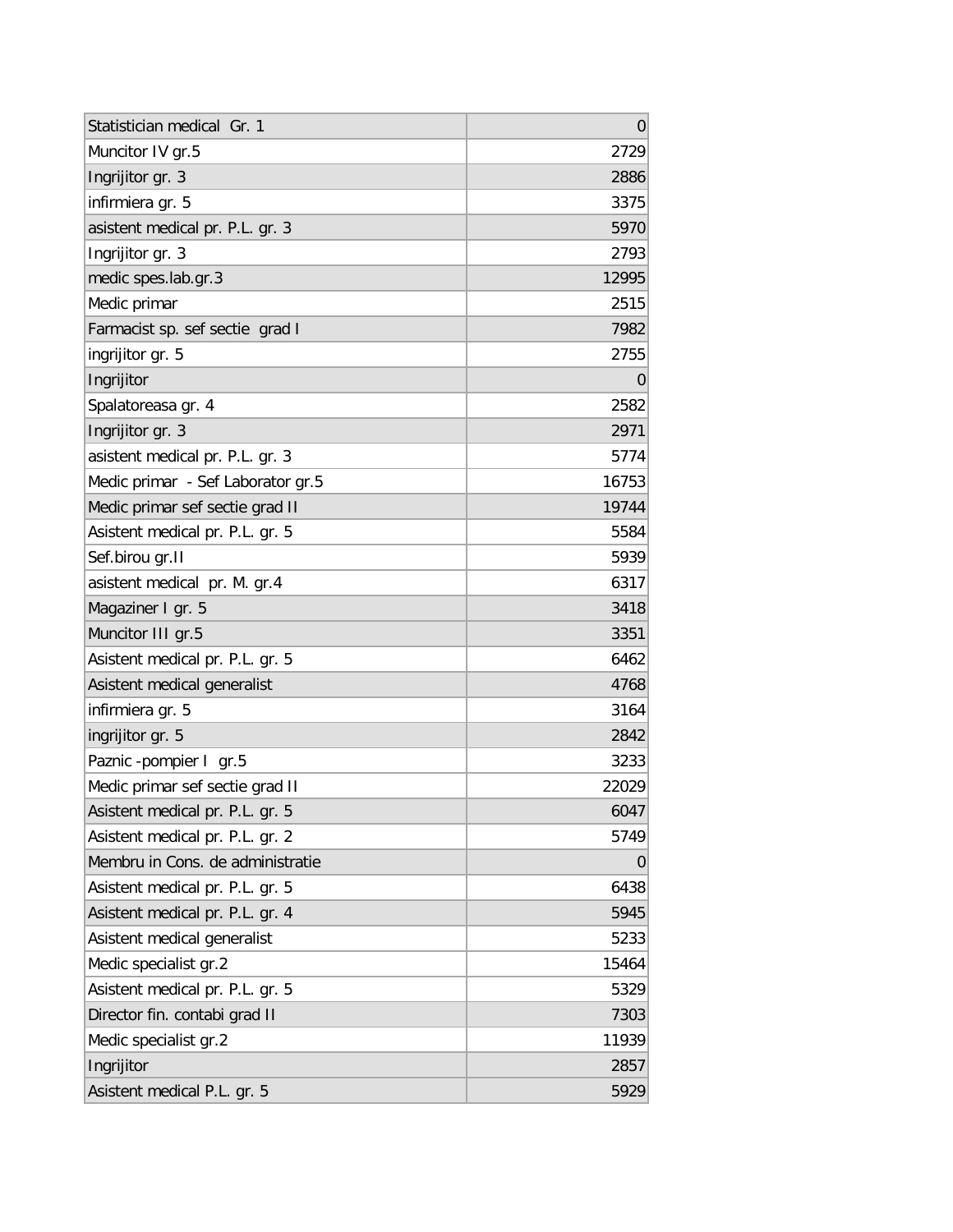| ingrijitor gr. 5                | 3008  |
|---------------------------------|-------|
| infirmiera gr. 3                | 3209  |
| Asistent medical pr. P.L. gr. 5 | 6235  |
| Registrator med. pr. gr. 5      | 3209  |
| biolog gr.4                     | 4465  |
| Asistent medical pr. P.L. gr. 4 | 6008  |
| muncitor IV gr.2                | 2524  |
| paznic pompier I gradatia 4     | 3129  |
| Ingrijitor gr. 4                | 2984  |
| Spalatoreasa gr. 2              | 2540  |
| <b>ECONOMIST III GR.5</b>       | 3531  |
| Asistent medical pr.PL, gr.2    | 5608  |
| infirmiera gr. 5                | 3125  |
| ingrijitor gr. 5                | 2610  |
| Contabil I- A Med. gr. 5        | 3535  |
| Ingrijtor gr. 2                 | 2580  |
| Asistent medical pr. P.L. gr. 4 | 6063  |
| Asistent medical pr. P.L. gr. 5 | 5341  |
| asistent medical P.L. gr. 2     | 4746  |
| INFORMATICIAN IA, GR.4          | 3972  |
| Asistent medical pr. P.L. gr. 2 | 5413  |
| Asistent medical pr. P.L. gr. 5 | 6397  |
| infirmiera gr. 5                | 3313  |
| ingrijitor gr. 5                | 2960  |
| ingrijitor gr.1                 | 2648  |
| Asistent medical pr. P.L. gr. 5 | 5915  |
| Asistent medical pr. P.L. gr. 4 | 6007  |
| Asistent medical pr. P.L. gr. 4 | 5920  |
| Ingrijitor gr. 3                | 2838  |
| Medic specialist gr.2           | 20004 |
| Ingrijitor gr. 4                | 2970  |
| Asistent medical generalist     | 4649  |
| Ingrijitoare gr.4               | 3009  |
| asistent medical pr. P.L. gr. 3 | 5862  |
| Medic primar gr.5               | 19898 |
| Muncitor II gr.5                | 3107  |
| ingrijitor gr. 5                | 2837  |
| infirmiera gr. 5                | 3044  |
| pompier II, gr.3                | 2917  |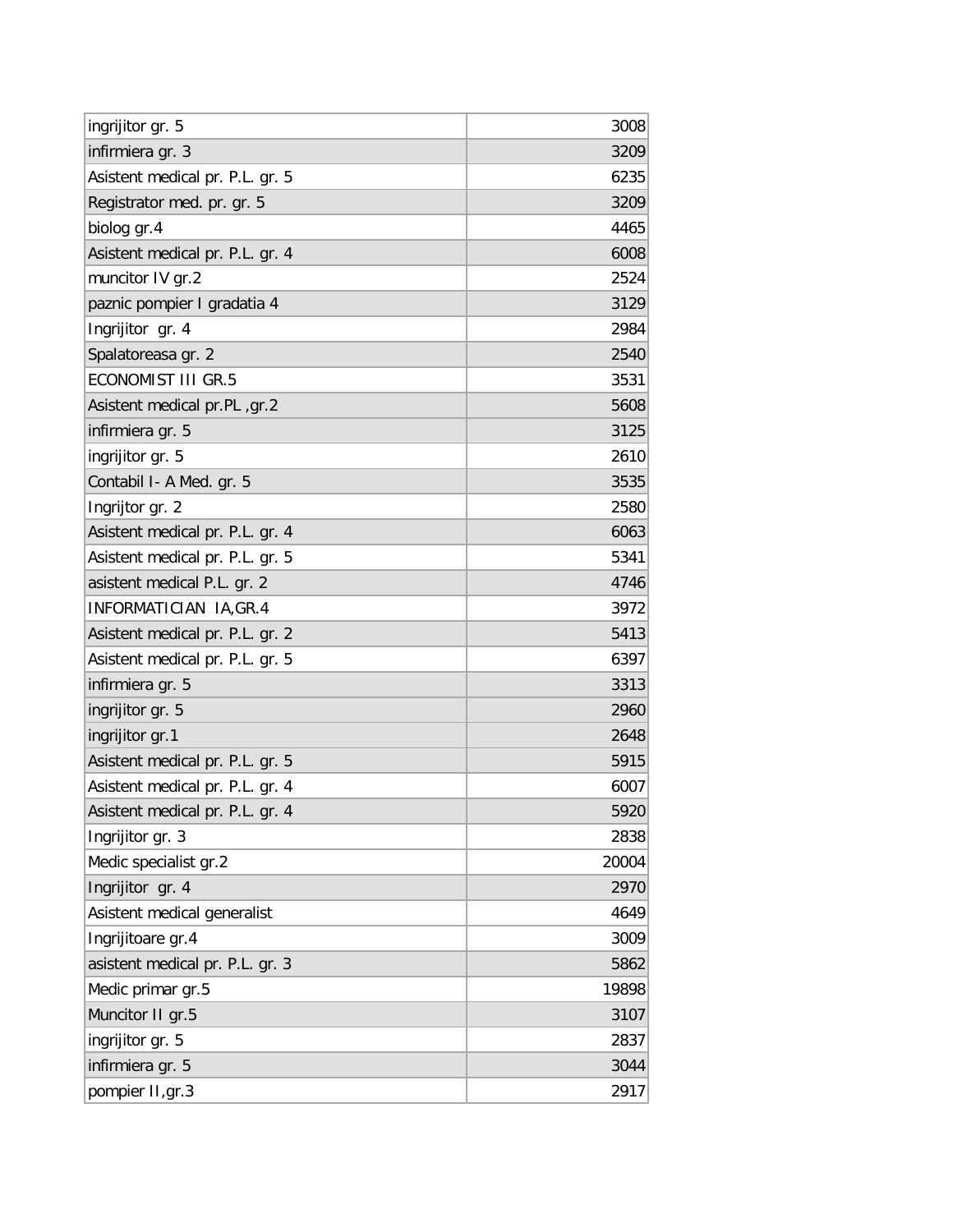| kinetoterapeut pr. gr.2           | 4558  |
|-----------------------------------|-------|
| Medic primar gr.5                 | 21992 |
| Asistent medical pr. P.L. gr. 5   | 6149  |
| infirmiera gr. 4                  | 3213  |
| Asistent medical pr.M gr.5        | 5578  |
| Ingrijitor gr. 4                  | 2647  |
| Asistent med.sef sectie           | 6924  |
| Registrator med,                  | 2471  |
| ingrijitor gr. 5                  | 2990  |
| infirmiera gr. 5                  | 2906  |
| Ingrijitor gr. 4                  | 2960  |
| <b>INFIRMIERA GR.3</b>            | 3052  |
| Asistent medical pr. P.L. gr. 5   | 6068  |
| Asistent medical pr. P.L. gr. 5   | 6173  |
| Muncitor III gr.5                 | 2779  |
| infirmiera gr. 4                  | 3164  |
| Agent DDD GR.4                    | 2799  |
| Registrator med.                  | 2641  |
| Asistent medical pr. P.L. gr. 4   | 5914  |
| Asistent medical pr. P.L. gr. 5   | 6010  |
| infirmiera gr.1                   | 0     |
| Asistent medical pr. gr. 4        | 5973  |
| Asistent medical pr. P.L. gr. 5   | 6184  |
| Muncitor 3                        | 1974  |
| Sofer autosanitara II gr. 5       | 3606  |
| Asistent medical pr. P.L. gr. 5   | 6057  |
| Asistent med.P.L. gr. 1           | 5242  |
| Membru in Cons. de administratie  | 0     |
| infirmiera gr. 5                  | 3193  |
| Muncitor II gr.5                  | 3107  |
| Muncitor II gr.5                  | 2920  |
| ingrijitor gr. 5                  | 2842  |
| MEDIC REZIDENT ANUL II GRADATIA 3 | 5260  |
| Medic specialist gr.2             | 15183 |
| Asistent medical generalist       | 0     |
| Spalatoreasa gr. 5                | 2641  |
| Membru in Cons. de administratie  | 0     |
| Asistent med.P.L. gr. 2           | 4796  |
| Asistent medical pr. P.L. gr. 5   | 5642  |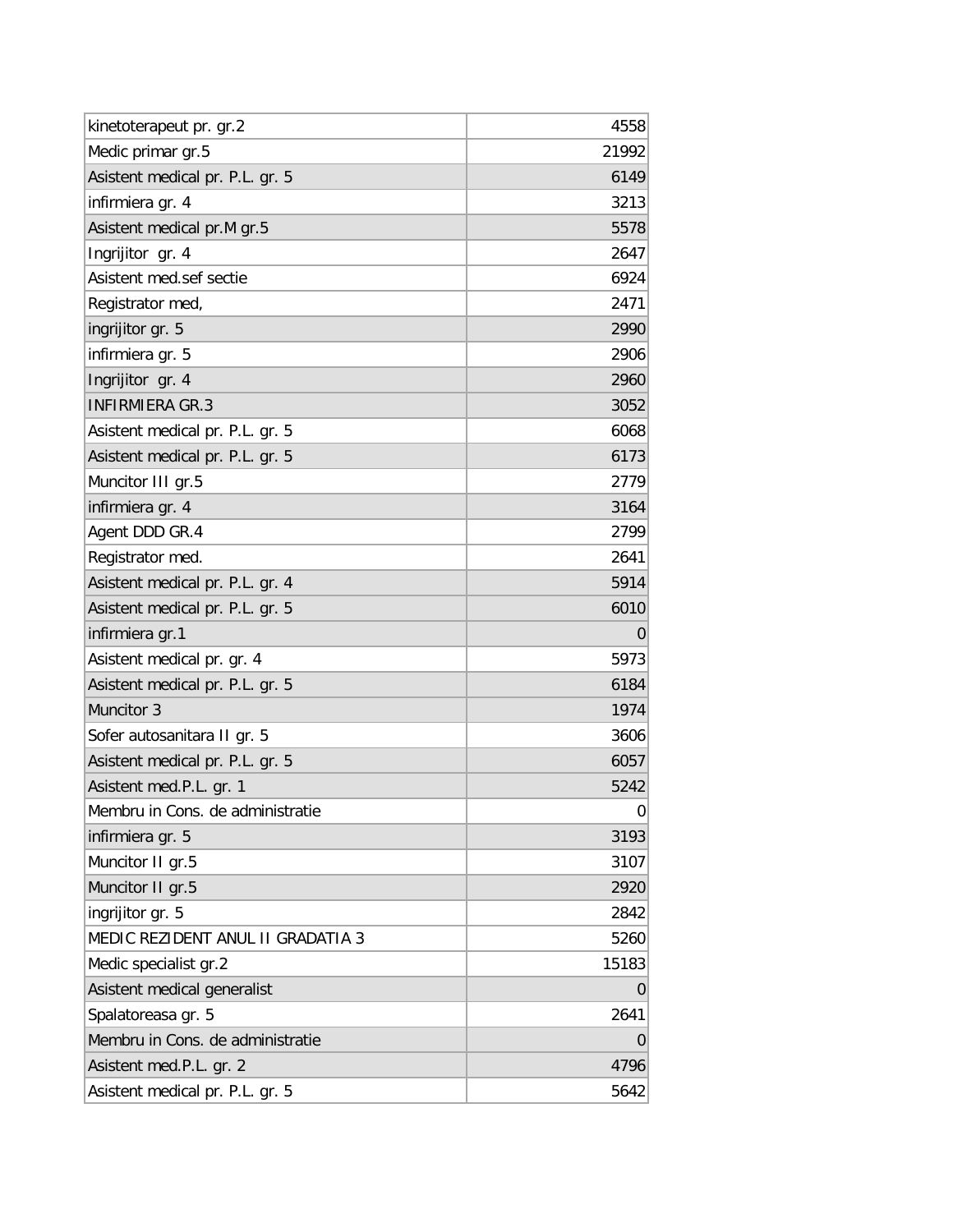| Asistent medical pr. P.L. gr. 4                     | 5939  |
|-----------------------------------------------------|-------|
| Asistent med.deb.gr.2                               | 5284  |
| MEDIC specialist gr.5                               | 16025 |
| Asistent medical pr. P.L. gr. 5                     | 5558  |
| Ingrijitor gr. 1                                    | 2790  |
| Asistent medical P.L.gr.5                           | 6132  |
| infirmiera gr. 5                                    | 2769  |
| Asistent medical pr. P.L. gr. 5                     | 5309  |
| Medic primar gr.5                                   | 20613 |
| Sef birou grad II                                   | 4966  |
| sef serviciu tehnic intretinere - ISU - PAZA gradul | 5925  |
| Asistent medical pr. gr. 4                          | 6173  |
| Asistent medical pr. P.L. gr. 5                     | 6127  |
| MEDIC SPECIALIST GRADATIA 1                         | 11939 |
| ingrijitor gr. 5                                    | 2972  |
| Asistent medical pr. P.L. gr. 5                     | 6467  |
| infirmiera gr. 5                                    | 3046  |
| Asist.medical. P.L. gr.4                            | 5808  |
| Asistent medical pr. P.L. gr. 5                     | 6061  |
| Sef.formatie pompieri gr.2                          | 3433  |
| ingrijitor gr. 5                                    | 2659  |
| Secretar I A.                                       | 3607  |
| Ingrijitor gr. 1                                    | 2898  |
| Asistent medical pr. P.L. gr. 5                     | 5339  |
| Asist.medical. P.L. gr.4                            | 5886  |
| Referent IA                                         | 3380  |
| Medic primar pneumol.gr.4                           | 20537 |
| ingrijitor gr. 5                                    | 2661  |
| Asistent medical pr. P.L. gr. 5                     | 6235  |
| Asistent medical pr. P.L. gr. 5                     | 5534  |
| Muncitor II gr.5                                    | 3107  |
| asistent medical pr. M. gr.4                        | 6032  |
| Asistent medical pr. P.L. gr. 5                     | 5966  |
| ingrijitor gr. 1                                    | 2921  |
| Medic rezident anul I                               | 5958  |
| ingrijitor gr. 5                                    | 2495  |
| Asistent medical pr. P.L. gr. 2                     | 0     |
| Asistent medical pr. P.L. gr. 5                     | 5822  |
| infirmiera gr. 5                                    | 2175  |